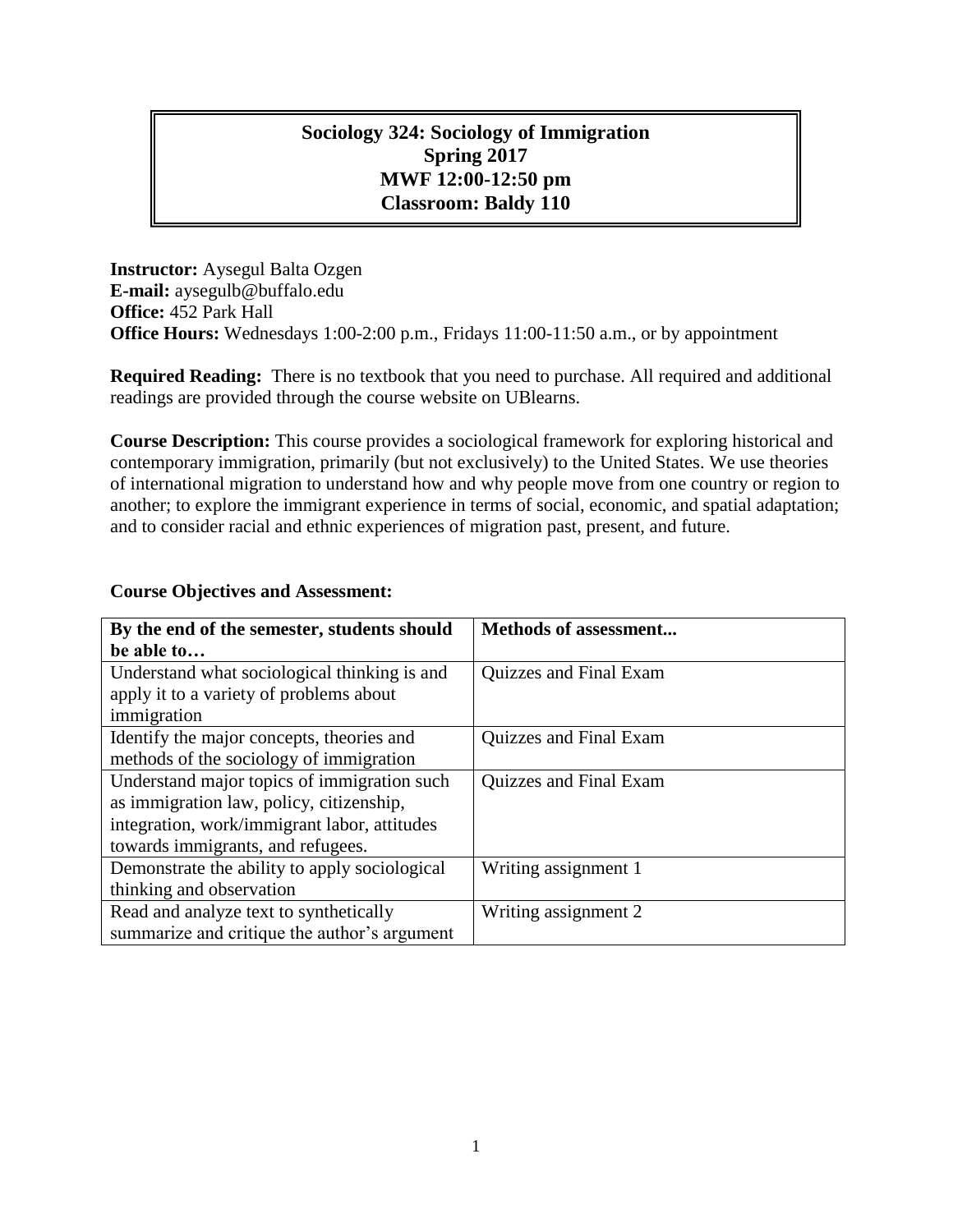## **Course Evaluation**

**Course Grade:** Your grade in this course will be determined as follows:

- 1. **7 Quizzes (each worth 3% of the course grade - in total 21%):** There will be several popquizzes at the beginning of the class throughout the semester. Each one is worth 3% of your final grade. The purpose of the quizzes is to make sure that you come to class having done the readings. Read the assigned readings to prepare for the quizzes. Quizzes will take place at the beginning of classes for about 10 minutes, therefore always come to class on time. If you miss a quiz, there is no make-up for it. However, I will give 10 quizzes and calculate the best 7 for your final grade.
- 2. **2 Writing Assignments (20% each):** You will write two essays for this course. Each essay is worth 20% of your final grade. I will post the detailed instructions and a grading rubric on UBlearns. The purpose of the writing assignments is to encourage you to apply sociological insights to everyday experiences. You will be able to choose media resources and academic articles you want to use. You will submit the **electronic** copy of your typed assignment to UBlearns **and** bring a **hard** copy to class on the due date **by the beginning of the class period.** 25% is deducted for each 24 hour period of late submissions.

## 3. **Attendance and Participation (10%):**

Attendance and participation is both necessary and expected to perform well in this course. I will take attendance at the beginning of each class, therefore you need to be on time. You can have 3 unexcused absences without penalty. After that, I will take 1 percent off from your grade for each absence. Documented and excused absences for emergencies or illness will not result in a point reduction as long as you provide written appropriate proof. If you were absent, it is your responsibility to obtain the material you missed from your peers. Please do not email me and ask me to review via email what you missed in class.

4. **Final Exam (29%):** There will be one cumulative final exam in this course. The exam will contain multiple choice, true/false, and short answer questions. If you review the quizzes that will take place throughout the semester, you will have enough preparation for the exam. We will have review sessions at the end of Week 5, Week 10 and Week 15; these will be helpful for the final exam as well.

Do not miss the exam! The exam date is fixed, and a missed exam will result in a zero. If you know you will not be able to take the exam on the fixed date, please let me know 48 hours before the exam date or sooner. If there is an emergency on the day of the exam, contact me within 24 hours after the exam. I may ask for documentation to prove your claim, so be prepared to provide it. Make-up exams will be given on a case-by-case basis. Again, make-up exams will only be given in emergency situations at my discretion.

**Receiving Grades:** Grades for the exams will be posted on UBlearns. Scores will not be communicated via email or telephone. I will return your graded papers in class with comments. You may find an excel workbook on UBlearns which you can use as a tool to calculate your final grade. I formatted it using a formula to calculate the grade weights described above, therefore please do not change or delete the formula.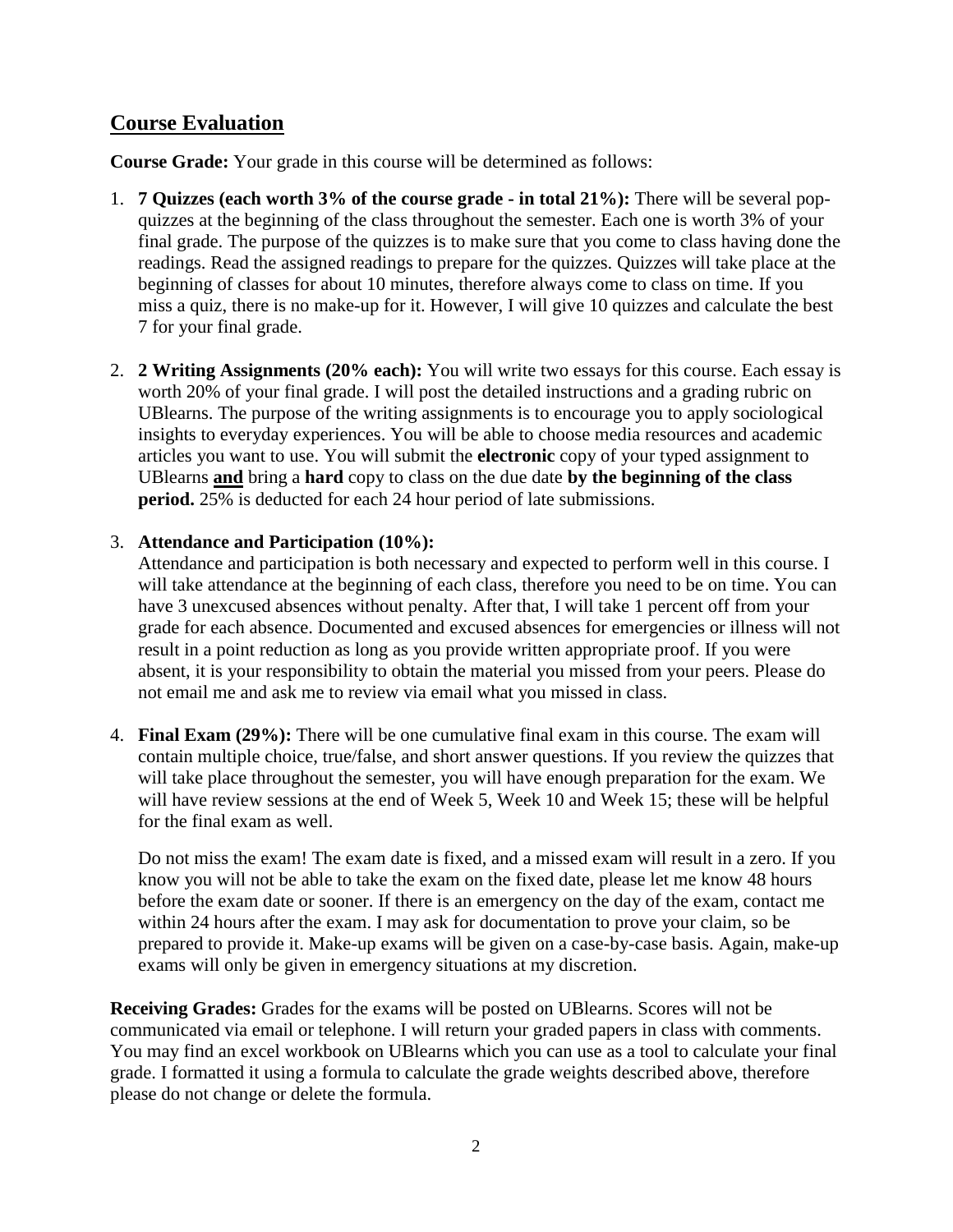**Disputing Grades:** If you wish to dispute a grade on an exam or paper, please email me to set up an appointment to discuss it. Please be prepared to explain your specific academic reasons for disputing your grade.

| Grade   | Percentage   | Grade         | Percentage   |
|---------|--------------|---------------|--------------|
| A       | 94 - 100 %   | $\mathcal{C}$ | 74 - 76.99   |
| A-      | $90 - 93.99$ | $C-$          | $70 - 73.99$ |
| $B+$    | $87 - 89.99$ | $D+$          | $67 - 69.99$ |
| B       | 84 - 86.99   | D             | $60 - 66.99$ |
| $B -$   | $80 - 83.99$ | $F_{\rm}$     | $0 - 59.99$  |
| $C_{+}$ | 77 - 79.99   |               |              |

**Calculating Final Grade:** Your final grade for the course will be calculated as follows:

# **Course Policies**

**Syllabus:** This syllabus is a contract between you and me. Please read it carefully after our first class. The syllabus is a general plan for the course; deviations announced to the class by the instructor may be necessary. With the exception of the exam date, the schedule is subject to change to accommodate the possibility that some chapters could require more time, class cancellations due to snow, etc. In case of a change I will notify you by email and upload the revised syllabus to UBlearns. If you have a question about the course first read the syllabus carefully before asking me. It is highly likely that you will find the answers to your questions in the syllabus.

**Class Expectations:** Students are expected to attend all class sessions, read all assigned readings prior to the class session in which they are discussed, actively participate in class discussions and activities, and complete all required assignments in accordance with established guidelines. For readings, you are expected to take notes on the main ideas, bring questions to class if you do not understand something, and think about how the reading is applicable to your own life, to current events, or to the current political/social context. Reading the syllabus and handouts and keeping track of dates for tests and assignments is your responsibility. **Check your e-mail and UBlearns regularly.** 

**Contacting the Instructor:** You can reach me by email at aysegulb@buffalo.edu. I will check my email regularly and you can expect a response within 24 hours on weekdays. You can also come to my office hours listed at the top of this syllabus or set up an appointment to meet. Remember that email is an official form of university communication. I am much more likely to respond to your email if you offer me the same kind of respect as you would in person. You are emailing an instructor, not texting a friend. I expect you to use proper grammar, spelling, and punctuation in an e-mail.

**Electronics:** Use of phones, laptops, tablets or similar electronic devices is **not allowed** in class. Experience shows that electronics become a distraction rather than an aid, therefore I no longer allow them in the classroom. Doing things like checking facebook or shopping online during class is rude and distracting to other people around you and me. You must turn off your cell phones and put them out of sight during class. I will allow use of electronics only for note-taking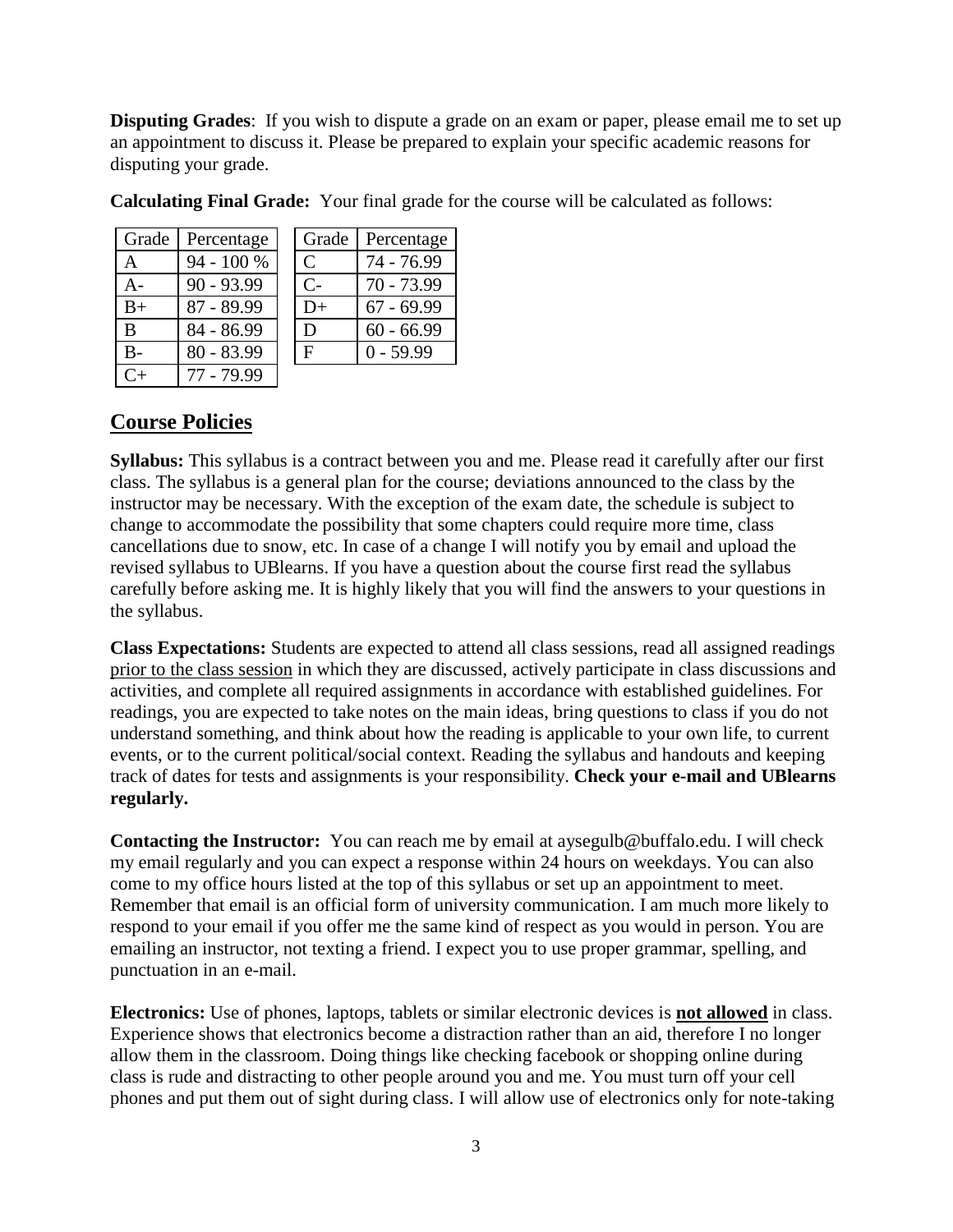purposes if you have a disability documented by the Accessibility Resources. International students may use electronic dictionaries with my permission. Otherwise, each time I see you using your electronic devices I will deduct 1 percent of your participation grade.

**Lecture Slides:** I will put the lecture slides on UBlearns before each class but not in their entirety. Visuals, maps, graphs etc. that you cannot reproduce in your notes will be on UBlearns. However, you will not be able to understand what we discussed in class only by looking at the posted slides in case you miss classes. This is not an online course, so it is still your responsibility to attend class and to take hand-written notes during lectures. Taking pictures of the slides during lectures is not allowed.

**Class Participation:** I expect you to perform in this class to the best of your ability. This means participating in discussion in ways that reflect that you have done the readings, paid attention to the lectures and discussions, and listened to other students. Please ask clarifying questions if you are confused. Please raise thoughtful questions for conversation. Please stay awake and tuned in.

**Reading assignments:** Research shows that we learn best when we read actively - holding a pen in our hands, underlining important passages, making comments in the margins, taking notes on notepaper, sketching outlines, etc. Therefore I strongly recommend that you print out the readings on UBlearns to read closely. As you read, you should take hand-written notes. In your notes, you should try to identify the main argument that runs throughout the reading and some specific examples that support the argument. You also should try to identify and define the key concepts. For a useful study guide: [www.cse.buffalo.edu/~rapaport/howtostudy.html](file:///C:/Users/kslee4/AppData/Local/Microsoft/Windows/Temporary%20Internet%20Files/Content.Outlook/CW8PMSWW/www.cse.buffalo.edu/~rapaport/howtostudy.html)

I also suggest you read this short article on UBlearns to figure out ways of becoming a successful student: Putnam, Adam L., Victor W. Sungkhasettee, and Henry L. Roediger, III. 2016. "Optimizing Learning in College: Tips From Cognitive Psychology." *Perspectives on Psychological Science* 11(5): 652–660.

**Classroom Etiquette:** You are expected to be polite and respectful to your instructor and fellow students at all times. This includes being respectful when someone asks a question or expresses an opinion, even if you disagree with that opinion. This also means arriving to class on time and being attentive during class so you do not distract others. Please do not arrive late, or pack up or leave early. If you get to class late, or must leave early, please do so very quietly. Please do not eat and drink during class time.

**Trigger Statement:** "In this class, we will be dealing with controversial issues that might make some students uncomfortable. We will read some texts, complete some assignments, and watch some video clips that may use explicit language and that will definitely explore controversial topics. While I understand that at times you may feel discomfort, I expect that you will keep an open mind and be willing to think critically. **This means that you should appreciate the process of scientific inquiry and understand how this process is distinct from defending or promoting personal beliefs. A climate of respect for all persons and groups is expected in course work and classroom behavior.** If you anticipate being unable having strong political,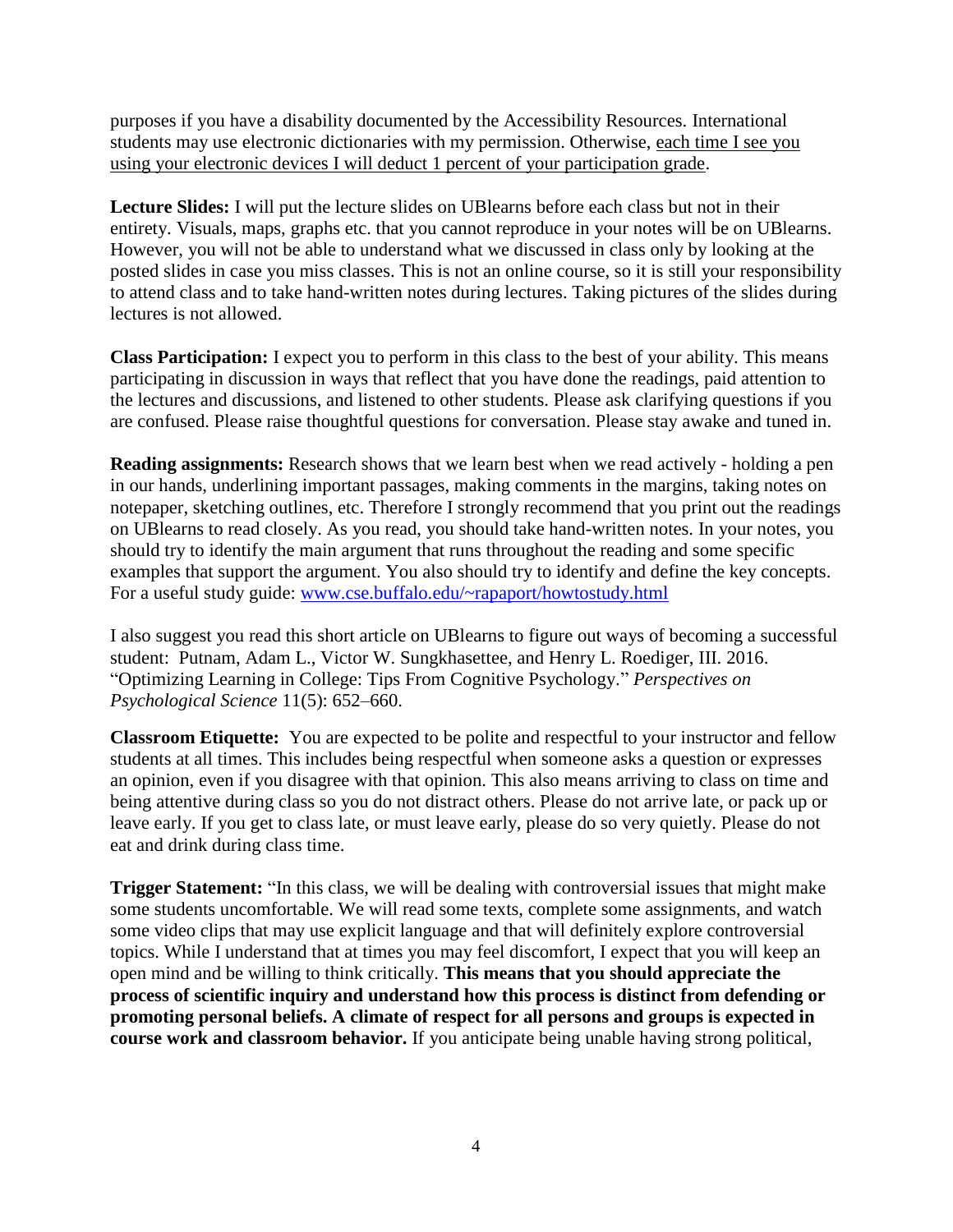religious, or other objections that will prohibit you from interacting with course material in an academic manner, you should see me or re-consider your enrollment."<sup>1</sup>

**Showing Up Late for Exams:** No student will be allowed to take an exam if they show up after a student has already completed the test and left the room. Please come on time!

**Academic Integrity Policy:** I have **no tolerance** for cheating and plagiarism. If you are caught cheating or plagiarizing on an exam or an assignment, this will result in a minimum of a zero on the assignment, and I will formally report you to the University. I reserve the right to use plagiarism detection software on all coursework submitted to me.

Please see the university's policy on academic integrity: "The University at Buffalo takes very seriously its commitment to principles of academic integrity. Our academic community expects the highest ethical behavior on the part of our students in the completion and submission of academic work. Students should assume that no assistance or aid is allowable on exams or homework, unless explicitly outlined by the instructor. Even when the instructor allows consultation or collaboration, the student is expected to explicitly footnote the source, extent, and nature of the contribution. Written works must be the complete and original effort of the student, with all ideas and words of others duly attributed according to the appropriate style manual. Furthermore, students should not recycle work in subsequent courses, nor should they facilitate any act of academic dishonesty by another person. If in doubt, the student should err on the side of caution and consult the instructor for additional guidance. In cases of academic integrity violations, the University will pursue appropriate sanctions subject to official policy, as outlined in the Undergraduate Catalog." <http://academicintegrity.buffalo.edu/policies/index.php>

**Accessibility Resources Policy:** If you require classroom or testing accommodations due to a disability, please contact Accessibility Resources, located at 60 Capen Hall. AR can be reached by phone at (716) 645-2608 or by email at [stu-accessibility@buffalo.edu.](mailto:stu-accessibility@buffalo.edu) Please inform me as soon as possible about your needs so that we can coordinate your accommodations. <http://www.buffalo.edu/accessibility/index.php>

**Incomplete Policy:** A grade of incomplete ("I") indicates that additional course work is required to fulfill the requirements of a given course. Students may only be given an "I" grade if they have a passing average in coursework that has been completed and have well-defined parameters to complete the course requirements that could result in a grade better than the default grade. An "I" grade may not be assigned to a student who did not attend the course. Prior to the end of the semester, students must initiate the request for an "I" grade and receive the instructor's approval. Assignment of an "I" grade is at the discretion of the instructor.

**Thinking about a Major or Minor in Sociology?:** To major in sociology, you must: (a) earn a "C" or better in four required courses: SOC 101 (Introduction to Sociology), SOC 293 (Social Research Methods), SOC 294 (Basic Statistics for Social Sciences), and SOC 349 (Sociological Theory); and (b) complete eight sociology electives. To minor in sociology, you must: (a) earn a "C" or better in SOC 101 (Introduction to Sociology); and (b) complete five additional sociology electives, four of which must be at the 300- or 400-level. More information about the

 $\overline{a}$ <sup>1</sup> Cited from Dr. Ashley Barr's SOC362 syllabus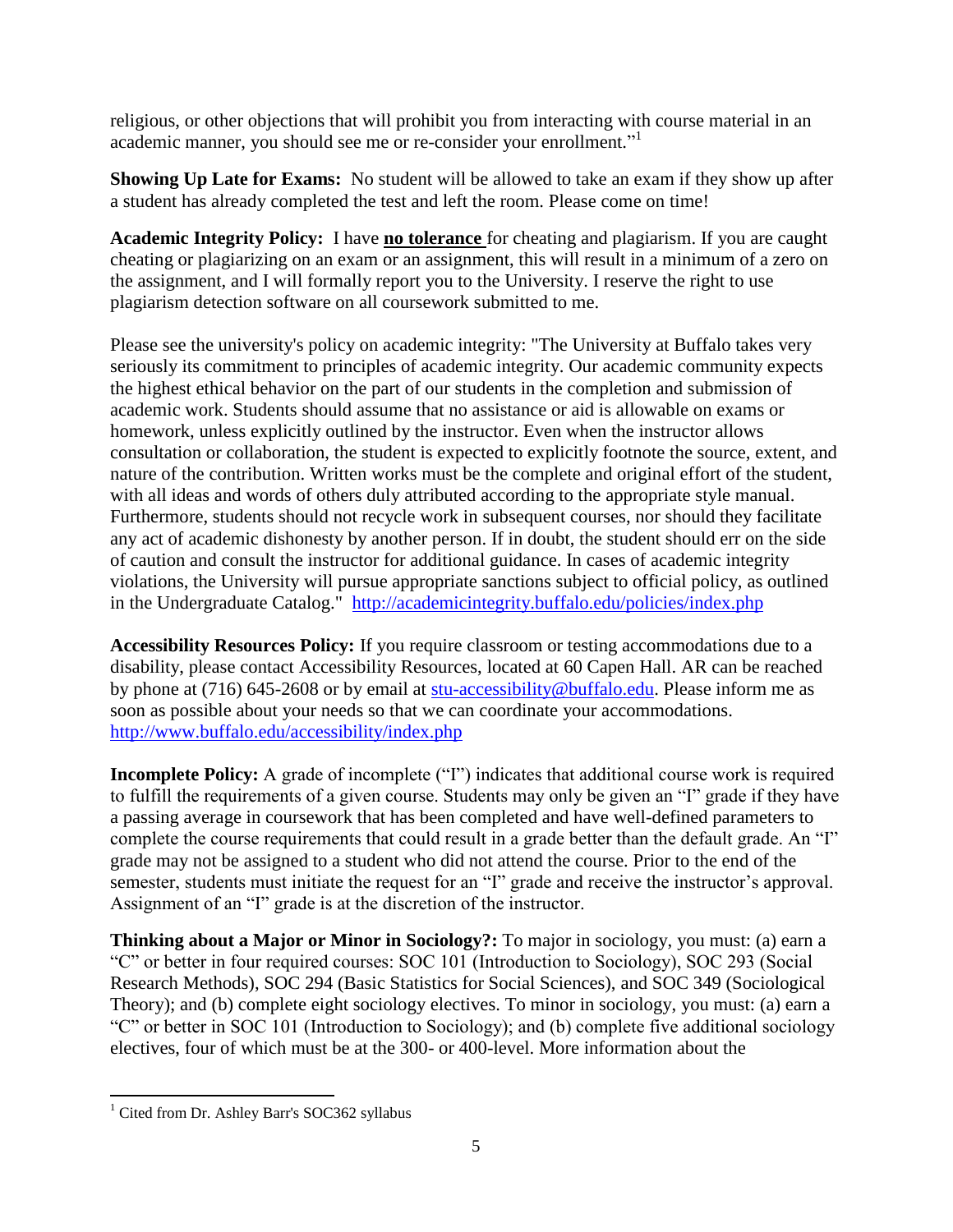undergraduate program can be obtained on our website: <http://sociology.buffalo.edu/undergraduate/>

## **Course Calendar**

**WEEK 1 GLOBAL PICTURE/MAPS/NUMBERS Monday, January 30 Introduction** 

## **Wednesday, February 1**

Castles, Stephen, Hein de Haas, and Mark J. Miller. 2014. *The Age of Migration: International Population Movements in the Modern World*, 5th Ed., New York: The Guilford Press. (Ch1: Introduction)

Migration Policy Institute (MPI): Maps of Immigrants and Emigrants Around the World: [http://www.migrationpolicy.org/programs/data-hub/maps-immigrants-and-emigrants-around](http://www.migrationpolicy.org/programs/data-hub/maps-immigrants-and-emigrants-around-world)[world](http://www.migrationpolicy.org/programs/data-hub/maps-immigrants-and-emigrants-around-world)

## **Friday, February 3**

Zong, Jie and Jeanne Batalova. 2016. *Frequently Requested Statistics on Immigrants and Immigration in the United States*. Migration Policy Institute: [http://www.migrationpolicy.org/article/frequently-requested-statistics-immigrants-and](http://www.migrationpolicy.org/article/frequently-requested-statistics-immigrants-and-immigration-united-states)[immigration-united-states](http://www.migrationpolicy.org/article/frequently-requested-statistics-immigrants-and-immigration-united-states)

## **WEEK 2 THEORY AND HISTORY**

## **Monday, February 6**

Massey, Douglas, S., Joaquin Arango, Graeme Hugo, Ali Kouaouci, Adela Pellegrino, and J. Edward Taylor. 1993 "Theories of International Migration: A Review and Appraisal." *Population and Development Review* 19(3): 431-466. **Quiz 1: Syllabus** 

# **Wednesday, February 8**

Portes, Alejandro and Ruben Rumbaut. 2006. Chapter 2: "Introduction: Who They Are and Why They Come" in *Immigrant America: A Portrait* (Third Edition).

## **Friday, February 10**

Alba, Richard. 2011. "Sacco and Vanzetti and the Immigrant Threat." *Contexts* 10(2): 30-35. **Quiz 2: Map**

#### **WEEK 3 IMMIGRATION LAW Monday, February 13**

Aleinikoff, T. Alexander, David A. Martin, Hiroshi Motomura, and Maryellen Fullerton. 2012. *Immigration and Citizenship: Process and Policy*. West Group: 7th ed. (Chapter 1: Immigration and Citizenship Law in Historical Context)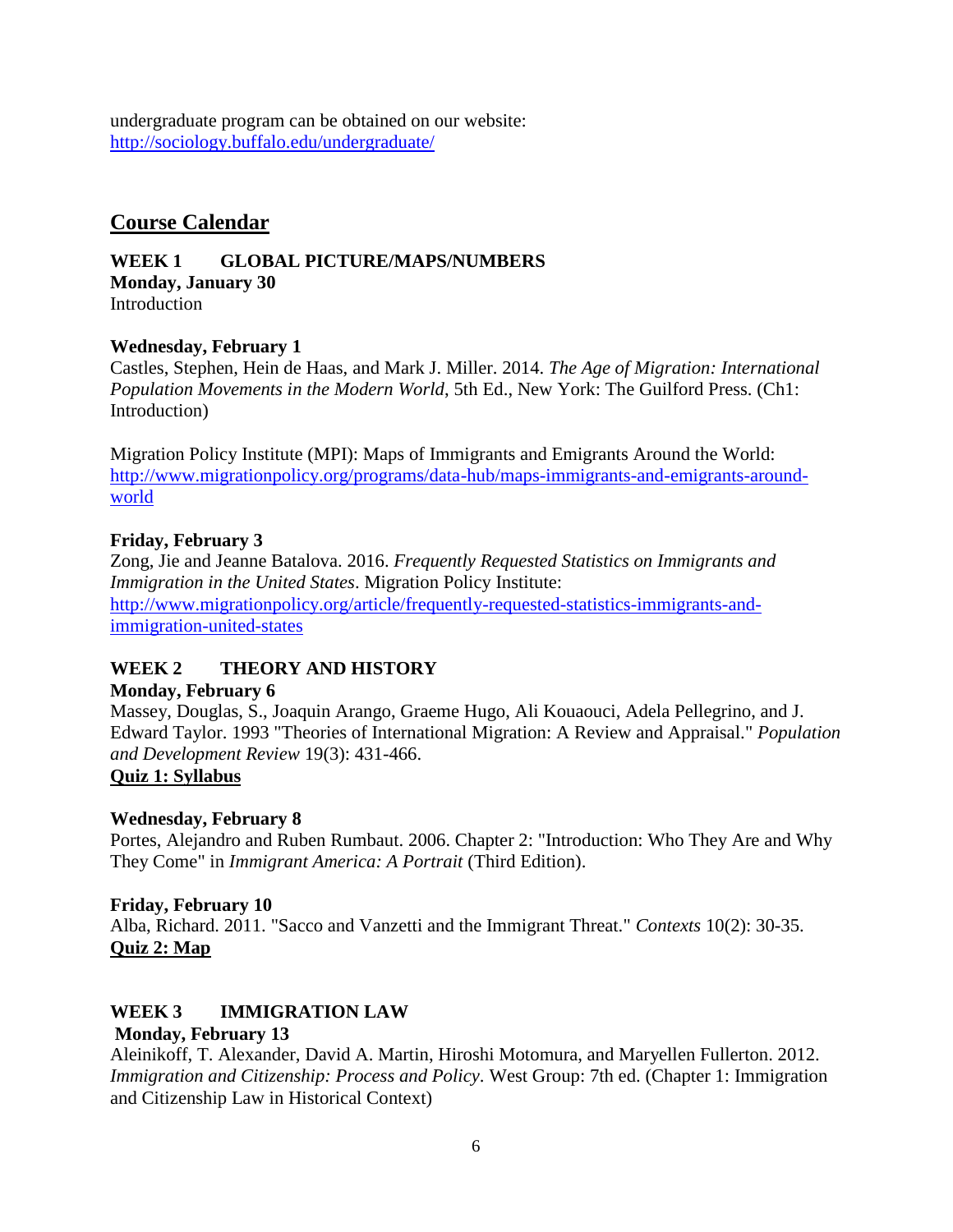#### **Wednesday, February 15**

De Genova, N. P. 2002. "Migrant 'Illegality' and Deportability in Everyday Life." *Annual Review of Anthropology* 31: 419-447.

**Friday, February 17**

no new reading

**WEEK 4 Monday, February 20** Academic Socialization Session I: How to Read and Write? (See the package on UBlearns)

## **Wednesday, February 22**

- Ackerman, Edwin F. 2013. "The Rise of the 'Illegal Alien.'" *Contexts* 12(3): 72-74.
- Stillman, Sarah. 2015, April 27. "Where Are the Children?" *The New Yorker.* 40-53.

## **Friday, February 24 POLICY**

Bloemraad, Irene and Els de Graauw. 2012. "Immigrant Integration and Policy in the United States: A Loosely Stitched Patchwork." Pp. 205-231 in *International Perspectives: Integration and Inclusion*, edited by James Frideres and John Biles. Montreal: McGill-Queen's University Press.

## **WEEK 5**

#### **Monday, February 27**

Interview with Douglas Massey: "Measuring the Effects of US Policy on Latin American Migration Patterns": [http://www.aapss.org/news/interview-with-douglas-massey-measuring-the](http://www.aapss.org/news/interview-with-douglas-massey-measuring-the-effects-of-us-policy-on-latin-american-migration-patterns/)[effects-of-us-policy-on-latin-american-migration-patterns/](http://www.aapss.org/news/interview-with-douglas-massey-measuring-the-effects-of-us-policy-on-latin-american-migration-patterns/)

Toobin, Jeffrey. 2015, July 27. "American Limbo." *The New Yorker.* 30-35.

#### **Wednesday, March 1**

Review and Recap - no new reading

#### **Friday, March 3 CITIZENSHIP**

Castles, S. 1997. "Multicultural citizenship: a response to the dilemma of globalisation and national identity?" *Journal of Intercultural Studies* 18: 15-22.

#### **\*\*\* Writing Assignment 1 is due**

**WEEK 6 Monday, March 6** no new reading

## **Wednesday, March 8 INTEGRATION**

Alba, Richard D. and Victor Nee. 2003. *Remaking The American Mainstream: Assimilation And Contemporary Immigration.* Cambridge, MA : Harvard University Press. (Chapter 1: Rethinking Assimilation)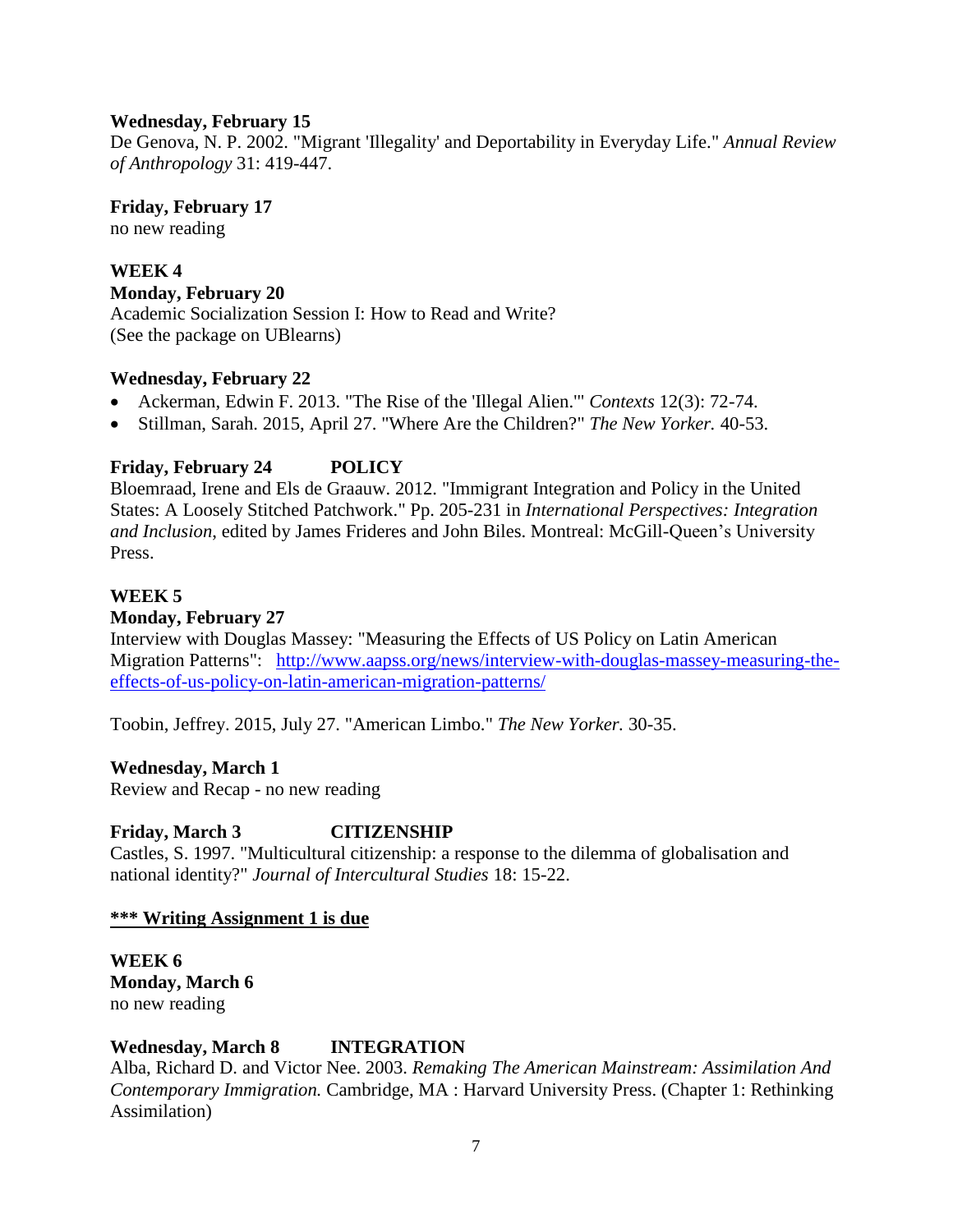#### **Friday, March 10**

Kasinitz, Philip, John H. Mollenkopf, Mary C. Waters, and Jennifer Holdaway. 2008. *Inheriting the City: The Children of Immigrants Come of Age*. (Chapter 1: Introduction p. 1-24).

#### **WEEK 7**

#### **Monday, March 13**

Kasinitz, Philip, John H. Mollenkopf, Mary C. Waters, and Jennifer Holdaway. 2008. *Inheriting the City: The Children of Immigrants Come of Age*. (Chapter 11: Conclusion p.342-369).

#### **Wednesday, March 15**

Telles, Edward E. 2010. "Mexican Americans and Immigrant Incorporation."*Contexts* 9(1): 28- 33.

#### **Friday, March 17**

Academic Socialization Session: How to Avoid Plagiarism? (See the package on UBlearns)

#### **WEEK 8 SPRING RECESS March 20-24 No Class**

## **WEEK 9 TRANSNATIONALISM**

#### **Monday, March 27**

Faist, T. 2000. "Transnationalization in International Migration: Implications for the Study of Citizenship and Culture." *Ethnic and Racial Studies 23*(2): 189-222.

#### **Wednesday, March 29**

Portes, Alejandro. 2003. "Conclusion: Theoretical Convergences and Empirical Evidence in the Study of Immigrant Transnationalism." *International Migration Review* 37(3): 874-892.

#### **Friday, March 31**

Levitt, Peggy. 2004. "Salsa and Ketchup: Transnational Migrants Straddle Two Worlds." *Contexts* 3(2): 20-26.

#### **WEEK 10 WORK/IMMIGRANT LABOR**

#### **Monday, April 3**

Waldinger, Roger, and Michael Lichter. 2003. *How the Other Half Works: Immigration and the Social Organization of Labor.* University of California Press. (Chapter 1: Introduction)

#### **Wednesday, April 5**

Video: Permanently Temporary: The Truth About Temp Labor <https://news.vice.com/video/permanently-temporary-the-truth-about-temp-labor-full-length>

#### **Friday, April 7**

Review and Recap - no new readings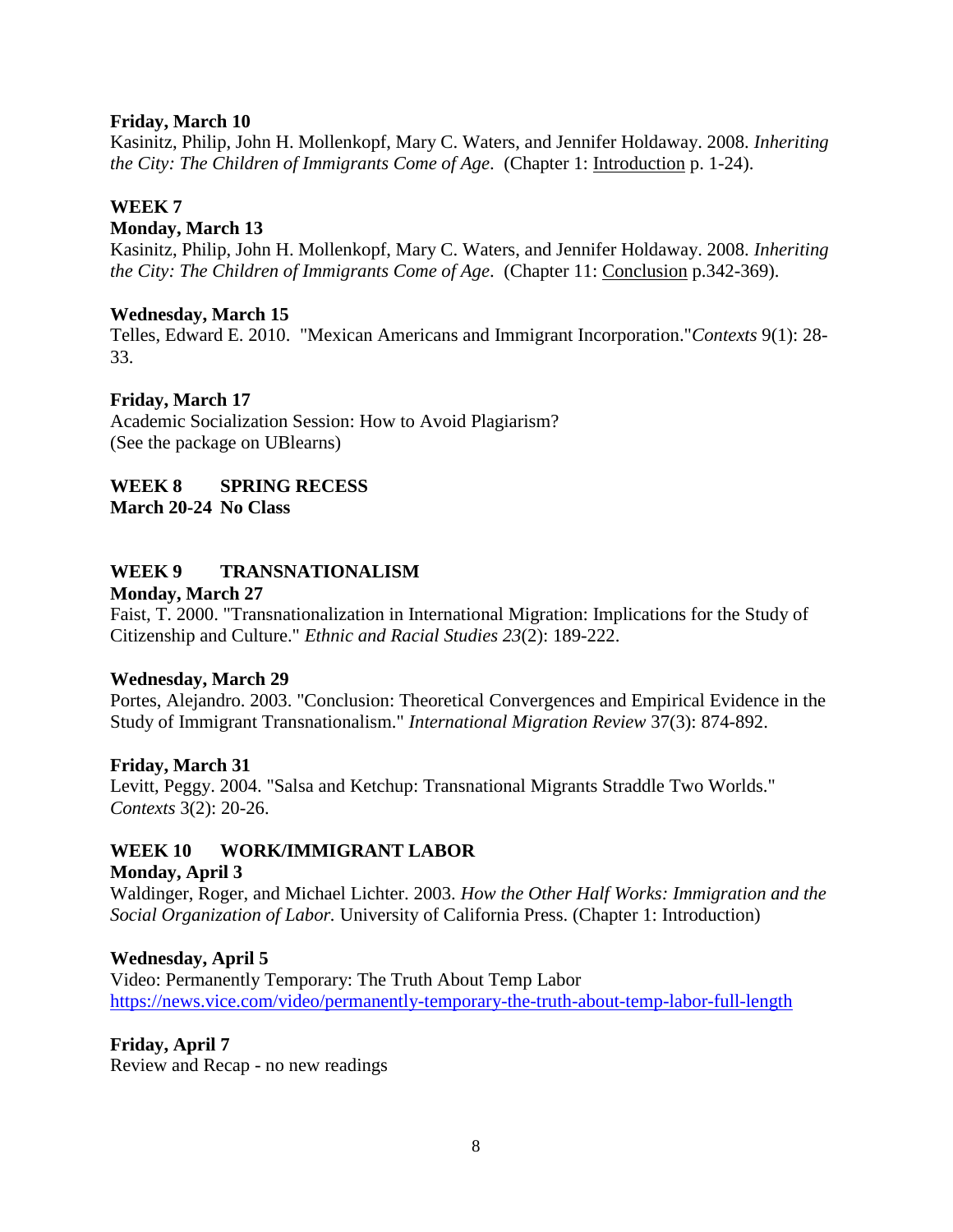## **WEEK 11**

## **Monday, April 10**

Hondagneu-Sotelo, Pierrette. 2007 . *Domestica: Immigrant Workers Cleaning and Caring in the Shadows of Influence."* Berkeley: UC Press. (Chapter 1 and 2).

## **Wednesday, April 12 EFFECT OF IMMIGRATION ON RACIAL RELATIONS IN THE US**

Alba, Richard. 2009. *Blurring the Color Line: The New Chance for a More Integrated America.* Cambridge: Harvard University Press. (Chapter 1: Paradoxes of race and ethnicity in America today)

**Friday, April 14**

no new readings

## **WEEK 12**

**Monday, April 17**

Lee, Jennifer, Frank D. Bean and Kathy Sloane. 2003. "Beyond Black and White: Remaking Race in America." *Contexts* 2(3): 26-33.

## **Wednesday, April 19 ATTITUDES AND SENTIMENTS**

Jaret, Charles. 1999. "Troubled by Newcomers: Anti-Immigrant Attitudes and Action during Two Eras of Mass Immigration to the United States." *Journal of American Ethnic History* 18: 9-39.

**Friday, April 21**

no new readings

## **WEEK 13**

#### **Monday, April 24**

Hainmueller, Jens, and Michael J. Hiscox. 2010. "Attitudes toward Highly Skilled and Lowskilled Immigration: Evidence from a Survey Experiment." *American Political Science Review*  104: 61-84.

## **Wednesday, April 26 REFUGEES**

United Nations High Commissioner for Refugees (UNHCR). 2015. *World at War: Global Trends Forced Displacement in 2014.* 1-56.

## **Friday, April 28**

United Nations High Commissioner for Refugees (UNHCR). 2012. *Frequently Asked Questions about Resettlement:* [http://www.unhcr.org/cgi](http://www.unhcr.org/cgi-bin/texis/vtx/search?page=search&docid=4ac0873d6&query=role%20of%20resettlement)[bin/texis/vtx/search?page=search&docid=4ac0873d6&query=role%20of%20resettlement](http://www.unhcr.org/cgi-bin/texis/vtx/search?page=search&docid=4ac0873d6&query=role%20of%20resettlement)

**WEEK 14 Monday, May 1** Schmidle, Nicholas. 2015, October 26. "Ten Borders." *The New Yorker.* 42-53.

## **\*\*\* Writing Assignment 2 is due**